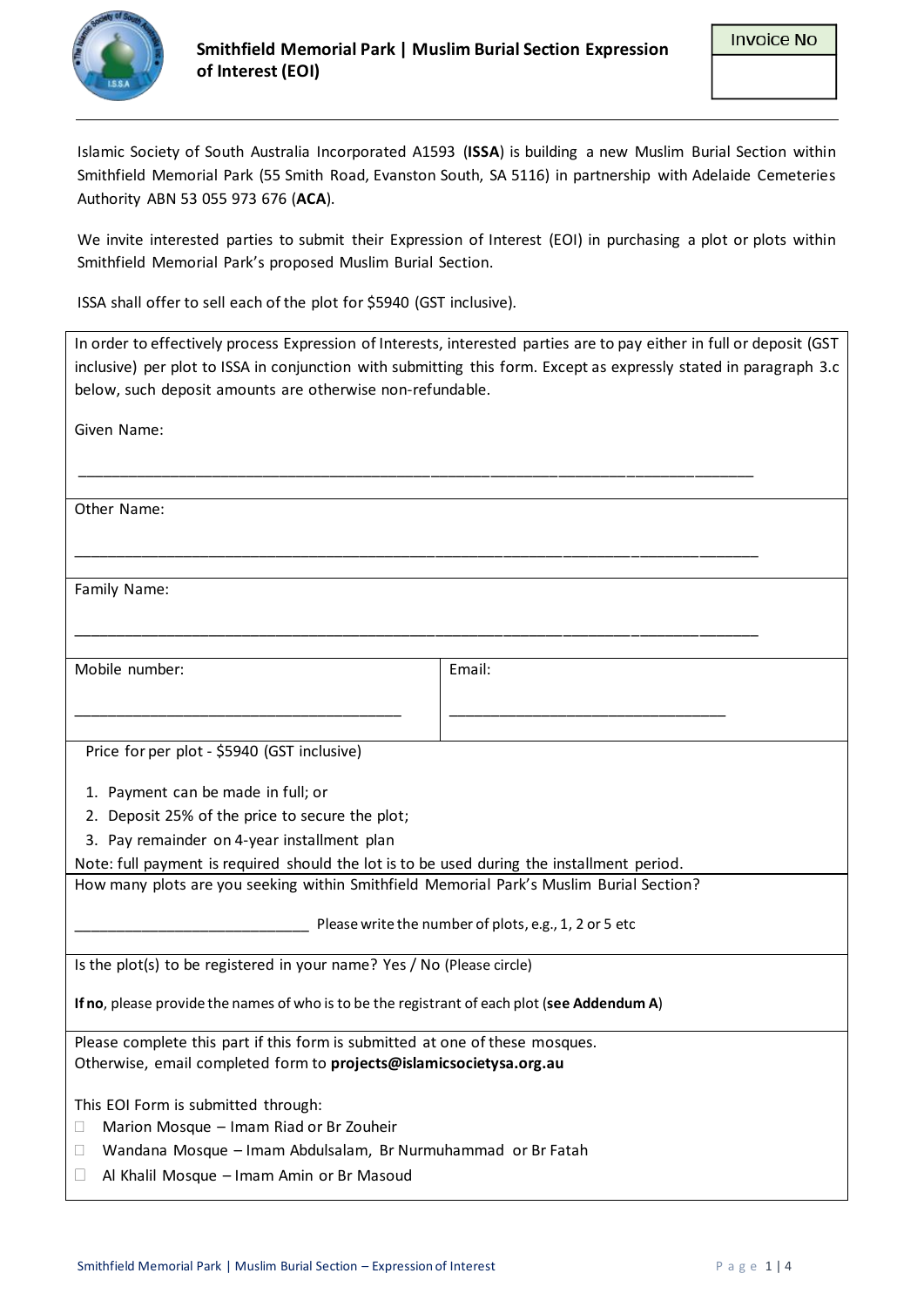## **Acknowledgements**

I, the abovenamed and undersigned:

- 1. hereby confirm that I am interested in purchasing a plot(s) within Smithfield Memorial Park's Muslim Burial Section in accordance with the information I have provided above;
- 2. acknowledge that this document is:
	- a. an expression of current interest only;
	- b. not intended to be legally binding or to give rise to legal rights or obligations, except for paragraph [3.c](#page-1-0) which is legally binding on the parties; and
	- c. subject to the negotiation, preparation and execution of the relevant definitive transaction documents; and
- <span id="page-1-0"></span>3. acknowledge and understand that:
	- a. ISSA's rights to sell burial plot rights within Smithfield Memorial Park's Muslim Burial Section (as contemplated in this document) are conditional and only take effect upon a definitive transaction document transferring such rights to sell from ACA to ISSA having been executed (**Muslim Burial Section Purchase Agreement**);
	- b. I will not be able purchase plot(s) within Smithfield Memorial Park's Muslim Burial Section (as contemplated in this document) until such a time that the Muslim Burial Section Purchase Agreement is executed by ACA and ISSA; and
	- c. to the extent that the Muslim Burial Section Purchase Agreement has not been executed by ACA and ISSA and the relevant negotiations underlying, and giving rise to, an anticipated execution of the Muslim Burial Section Purchase Agreement, have completely ceased, all and any part of any deposit amounts I have paid will, and only then, become immediately refundable.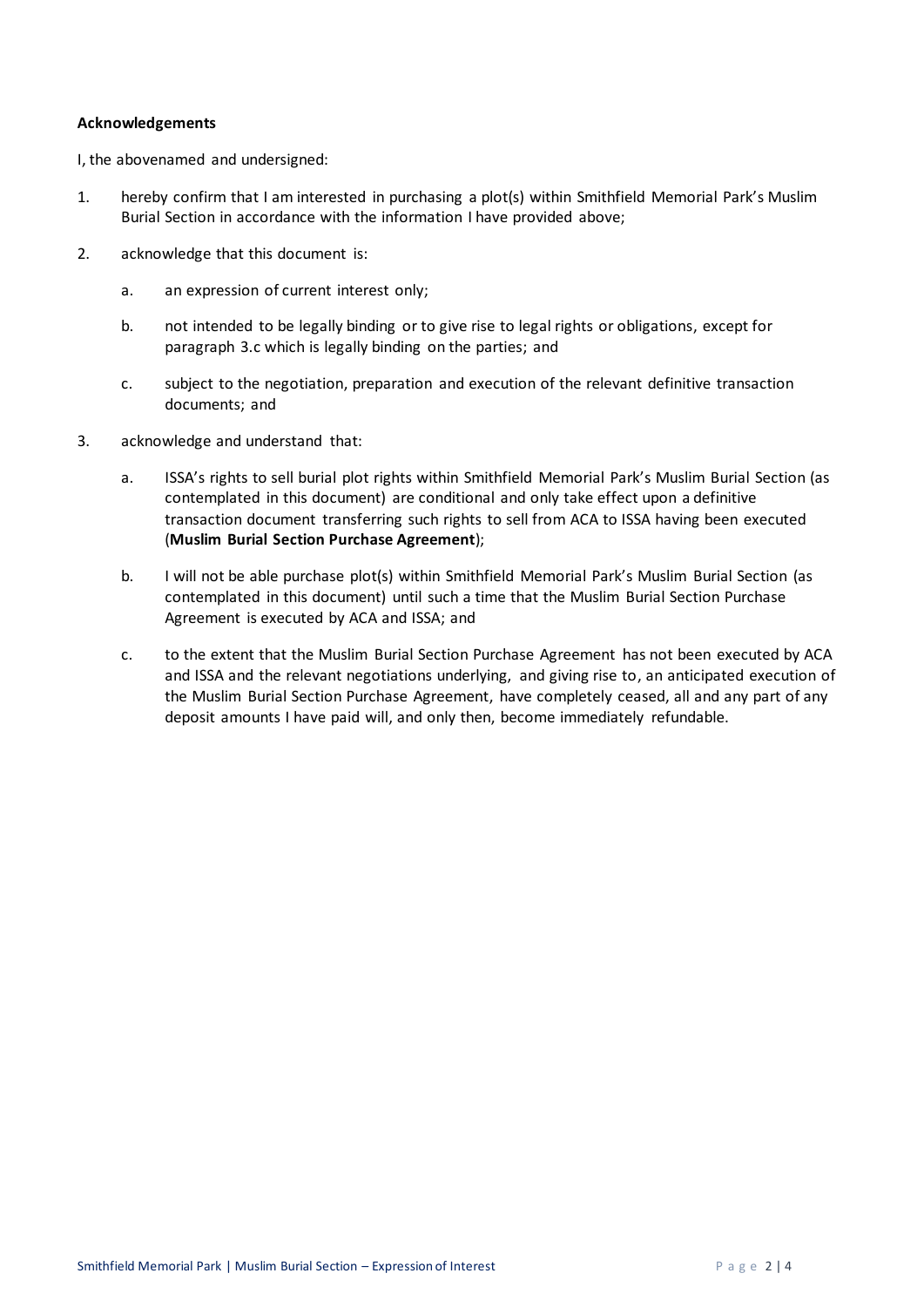## **Execution**

| Signed, Sealed and Delivered by the abovenamed in the presence of: |           |
|--------------------------------------------------------------------|-----------|
| Signature of witness                                               | Signature |
| Name of witness (please print)                                     | Date      |
| Address of witness (please print)                                  |           |

## **To be signed by Islamic Society of SA management.**

| Signed, Sealed and Delivered by<br>in the capacity of an<br>authorised representative for The Islamic Society Of South Australia Incorporated A1593 in accordance<br>with section $26(1)(b)$ of the Associations Incorporation Act 1985 (SA) in the presence of: |                                        |  |  |  |
|------------------------------------------------------------------------------------------------------------------------------------------------------------------------------------------------------------------------------------------------------------------|----------------------------------------|--|--|--|
| Signature of witness                                                                                                                                                                                                                                             | Signature                              |  |  |  |
| Name of witness (please print)                                                                                                                                                                                                                                   | Name & Position of ISSA representative |  |  |  |
| Address of witness (please print)                                                                                                                                                                                                                                | Date                                   |  |  |  |